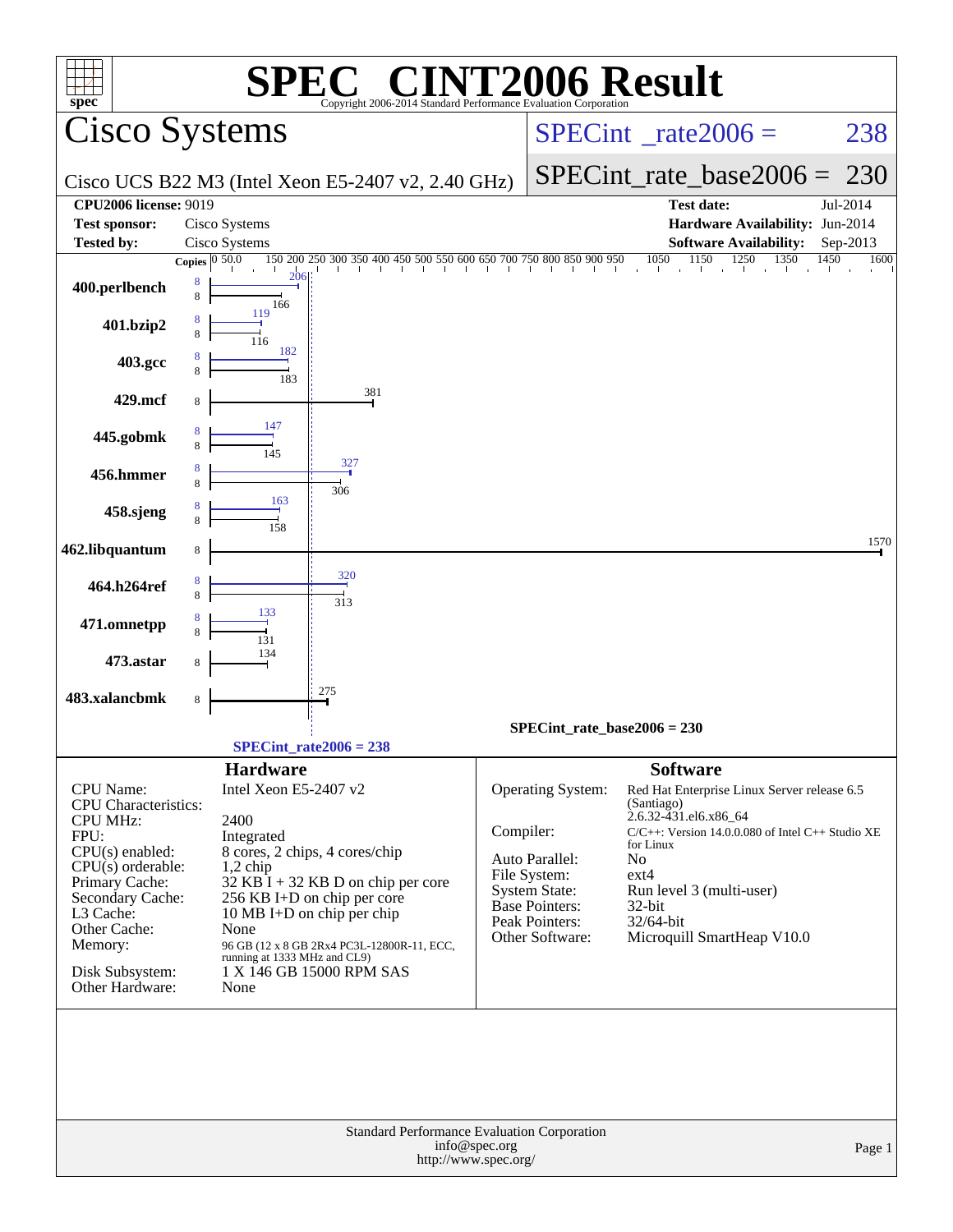

## Cisco Systems

### SPECint rate $2006 = 238$

Cisco UCS B22 M3 (Intel Xeon E5-2407 v2, 2.40 GHz)

[SPECint\\_rate\\_base2006 =](http://www.spec.org/auto/cpu2006/Docs/result-fields.html#SPECintratebase2006) 230

**[CPU2006 license:](http://www.spec.org/auto/cpu2006/Docs/result-fields.html#CPU2006license)** 9019 **[Test date:](http://www.spec.org/auto/cpu2006/Docs/result-fields.html#Testdate)** Jul-2014

**[Test sponsor:](http://www.spec.org/auto/cpu2006/Docs/result-fields.html#Testsponsor)** Cisco Systems **[Hardware Availability:](http://www.spec.org/auto/cpu2006/Docs/result-fields.html#HardwareAvailability)** Jun-2014 **[Tested by:](http://www.spec.org/auto/cpu2006/Docs/result-fields.html#Testedby)** Cisco Systems **[Software Availability:](http://www.spec.org/auto/cpu2006/Docs/result-fields.html#SoftwareAvailability)** Sep-2013

#### **[Results Table](http://www.spec.org/auto/cpu2006/Docs/result-fields.html#ResultsTable)**

|                                                                                                          | <b>Base</b>   |                |            |                |            |                |                  | <b>Peak</b>   |                |              |                |              |                |              |
|----------------------------------------------------------------------------------------------------------|---------------|----------------|------------|----------------|------------|----------------|------------------|---------------|----------------|--------------|----------------|--------------|----------------|--------------|
| <b>Benchmark</b>                                                                                         | <b>Copies</b> | <b>Seconds</b> | Ratio      | <b>Seconds</b> | Ratio      | <b>Seconds</b> | Ratio            | <b>Copies</b> | <b>Seconds</b> | <b>Ratio</b> | <b>Seconds</b> | <b>Ratio</b> | <b>Seconds</b> | <b>Ratio</b> |
| 400.perlbench                                                                                            | 8             | 472            | 166        | 472            | 166        | 472            | 165 <sup> </sup> |               | 380            | 205          | 380            | <u>206</u>   | 380            | 206          |
| 401.bzip2                                                                                                | 8             | 667            | <b>116</b> | 666            | 116        | 667            | <b>116</b>       |               | 650            | 119          | 649            | <b>119</b>   | 649            | 119          |
| $403.\mathrm{gcc}$                                                                                       | 8             | 351            | 183        | 352            | 183        | 352            | <b>183</b>       |               | 353            | 182          | 355            | 182          | 354            | <b>182</b>   |
| $429$ .mcf                                                                                               | 8             | 192            | 381        | 191            | 381        | 191            | 382              | 8             | 192            | 381          | 191            | 381          | 191            | 382          |
| $445$ .gobm $k$                                                                                          | 8             | 580            | 145        | 578            | 145        | 579            | <b>145</b>       |               | 571            | 147          | 572            | 147          | 571            | 147          |
| 456.hmmer                                                                                                |               | 244            | 305        | 244            | 306        | 244            | <b>306</b>       |               | 228            | 327          | 229            | 325          | 227            | 329          |
| 458.sjeng                                                                                                | 8             | 613            | 158        | 614            | <b>158</b> | 613            | <u>158</u>       |               | 595            | 163          | 595            | 163          | 595            | 163          |
| 462.libquantum                                                                                           | 8             | 105            | 1570       | 106            | 1570       | 105            | 1570             | 8             | 105            | 1570         | 106            | 1570         | 105            | 1570         |
| 464.h264ref                                                                                              | 8             | 566            | 313        | 566            | 313        | 567            | 312              | 8             | 552            | 321          | 553            | 320          | 553            | 320          |
| 471.omnetpp                                                                                              | 8             | 381            | 131        | 384            | 130I       | 383            | 131              |               | 375            | 133          | 375            | 133          | 377            | 133          |
| $473.$ astar                                                                                             | 8             | 421            | 133        | 421            | <b>134</b> | 419            | 134              | 8             | 421            | 133          | 421            | <u>134</u>   | 419            | 134          |
| 483.xalancbmk                                                                                            | 8             | 200            | 275        | 201            | 275        | 202            | 273              | 8             | 200            | 275          | 201            | 275          | 202            | 273          |
| Results appear in the order in which they were run. Bold underlined text indicates a median measurement. |               |                |            |                |            |                |                  |               |                |              |                |              |                |              |

#### **[Submit Notes](http://www.spec.org/auto/cpu2006/Docs/result-fields.html#SubmitNotes)**

 The numactl mechanism was used to bind copies to processors. The config file option 'submit' was used to generate numactl commands to bind each copy to a specific processor. For details, please see the config file.

#### **[Operating System Notes](http://www.spec.org/auto/cpu2006/Docs/result-fields.html#OperatingSystemNotes)**

Stack size set to unlimited using "ulimit -s unlimited"

#### **[Platform Notes](http://www.spec.org/auto/cpu2006/Docs/result-fields.html#PlatformNotes)**

Standard Performance Evaluation Corporation CPU performance set to HPC Power Technology set to Custom CPU Power State C6 set to Disabled CPU Power State C1 Enhanced set to Disabled Memory RAS configuration set to Maximum Performance DRAM Clock Throttling Set to Performance Sysinfo program /opt/cpu2006-1.4/config/sysinfo.rev6818 \$Rev: 6818 \$ \$Date:: 2012-07-17 #\$ e86d102572650a6e4d596a3cee98f191 running on B22M3 Thu Jul 3 23:26:18 2014 This section contains SUT (System Under Test) info as seen by some common utilities. To remove or add to this section, see: <http://www.spec.org/cpu2006/Docs/config.html#sysinfo> From /proc/cpuinfo model name : Intel(R) Xeon(R) CPU E5-2407 v2 @ 2.40GHz 2 "physical id"s (chips) 8 "processors" cores, siblings (Caution: counting these is hw and system dependent. The Continued on next page

[info@spec.org](mailto:info@spec.org) <http://www.spec.org/>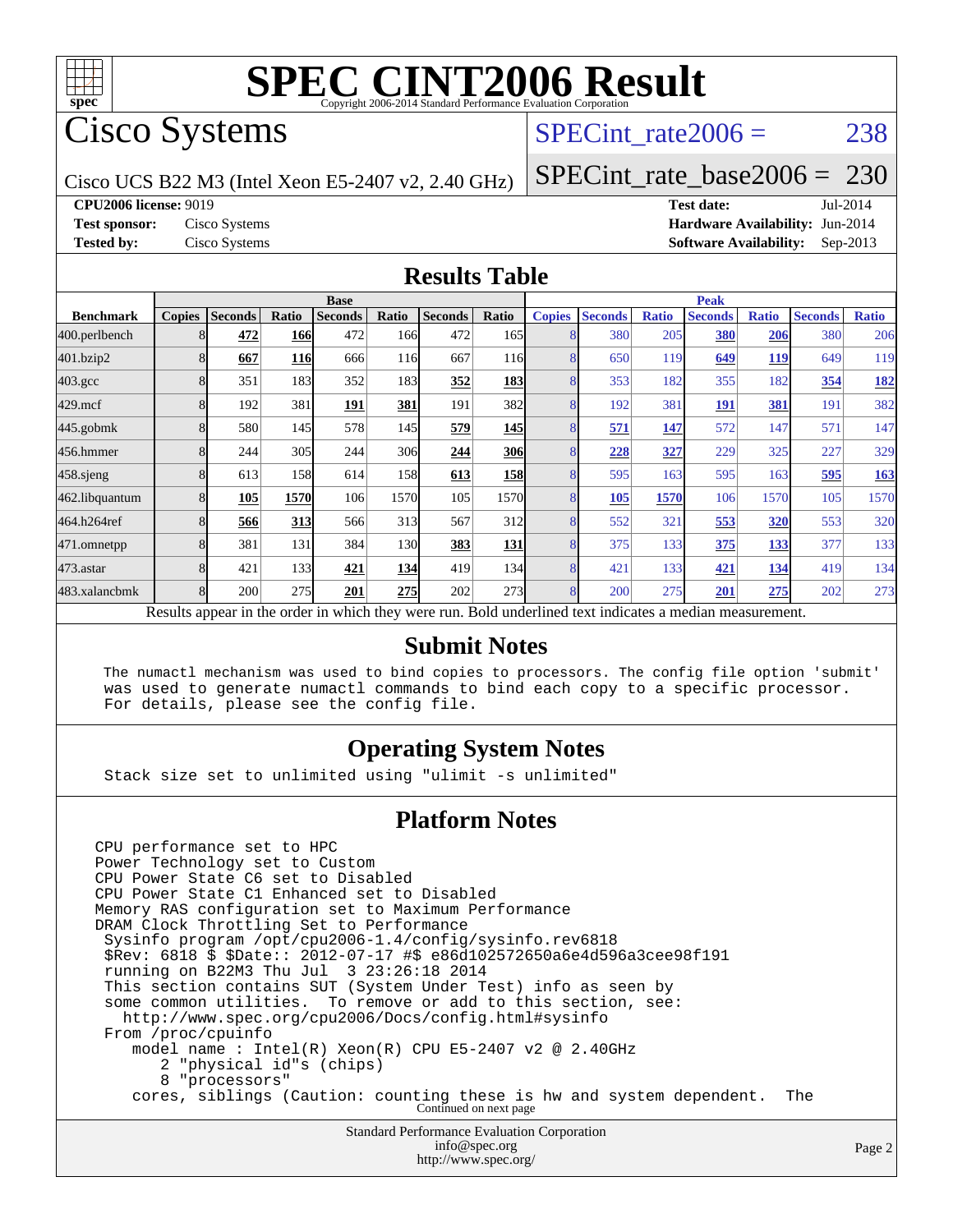

Cisco Systems

 $SPECTnt_rate2006 = 238$ 

[SPECint\\_rate\\_base2006 =](http://www.spec.org/auto/cpu2006/Docs/result-fields.html#SPECintratebase2006) 230

Cisco UCS B22 M3 (Intel Xeon E5-2407 v2, 2.40 GHz)

**[Tested by:](http://www.spec.org/auto/cpu2006/Docs/result-fields.html#Testedby)** Cisco Systems **[Software Availability:](http://www.spec.org/auto/cpu2006/Docs/result-fields.html#SoftwareAvailability)** Sep-2013

**[CPU2006 license:](http://www.spec.org/auto/cpu2006/Docs/result-fields.html#CPU2006license)** 9019 **[Test date:](http://www.spec.org/auto/cpu2006/Docs/result-fields.html#Testdate)** Jul-2014 **[Test sponsor:](http://www.spec.org/auto/cpu2006/Docs/result-fields.html#Testsponsor)** Cisco Systems **[Hardware Availability:](http://www.spec.org/auto/cpu2006/Docs/result-fields.html#HardwareAvailability)** Jun-2014

#### **[Platform Notes \(Continued\)](http://www.spec.org/auto/cpu2006/Docs/result-fields.html#PlatformNotes)**

 following excerpts from /proc/cpuinfo might not be reliable. Use with caution.) cpu cores : 4 siblings : 4 physical 0: cores 0 1 2 3 physical 1: cores 0 1 2 3 cache size : 10240 KB From /proc/meminfo MemTotal: 99008224 kB HugePages\_Total: 0<br>Hugepagesize: 2048 kB Hugepagesize: /usr/bin/lsb\_release -d Red Hat Enterprise Linux Server release 6.5 (Santiago) From /etc/\*release\* /etc/\*version\* redhat-release: Red Hat Enterprise Linux Server release 6.5 (Santiago) system-release: Red Hat Enterprise Linux Server release 6.5 (Santiago) system-release-cpe: cpe:/o:redhat:enterprise\_linux:6server:ga:server uname -a: Linux B22M3 2.6.32-431.el6.x86\_64 #1 SMP Sun Nov 10 22:19:54 EST 2013 x86\_64 x86\_64 x86\_64 GNU/Linux run-level 3 Jul 3 15:04 SPEC is set to: /opt/cpu2006-1.4<br>Filesystem Type Size Us Type Size Used Avail Use% Mounted on<br>ext4 134G 51G 77G 40% / /dev/sda1 ext4 134G 51G 77G 40% / Additional information from dmidecode: BIOS Cisco Systems, Inc. B22M3.2.2.1.8.042120141915 04/21/2014 Memory: 12x 0xCE00 M393B1K70DH0-YK0 8 GB 1333 MHz 2 rank (End of data from sysinfo program)

#### **[General Notes](http://www.spec.org/auto/cpu2006/Docs/result-fields.html#GeneralNotes)**

Environment variables set by runspec before the start of the run: LD\_LIBRARY\_PATH = "/opt/cpu2006-1.4/libs/32:/opt/cpu2006-1.4/libs/64:/opt/cpu2006-1.4/sh" Binaries compiled on a system with 1x Core i7-860 CPU + 8GB memory using RedHat EL 6.4 Transparent Huge Pages enabled with: echo always > /sys/kernel/mm/redhat\_transparent\_hugepage/enabled Filesystem page cache cleared with: echo 1> /proc/sys/vm/drop\_caches runspec command invoked through numactl i.e.: numactl --interleave=all runspec <etc> Submitted\_by: "Sheshgiri I (shei)" <shei@cisco.com> Submitted: Wed Sep 17 01:52:38 EDT 2014 Submission: cpu2006-20140903-31187.sub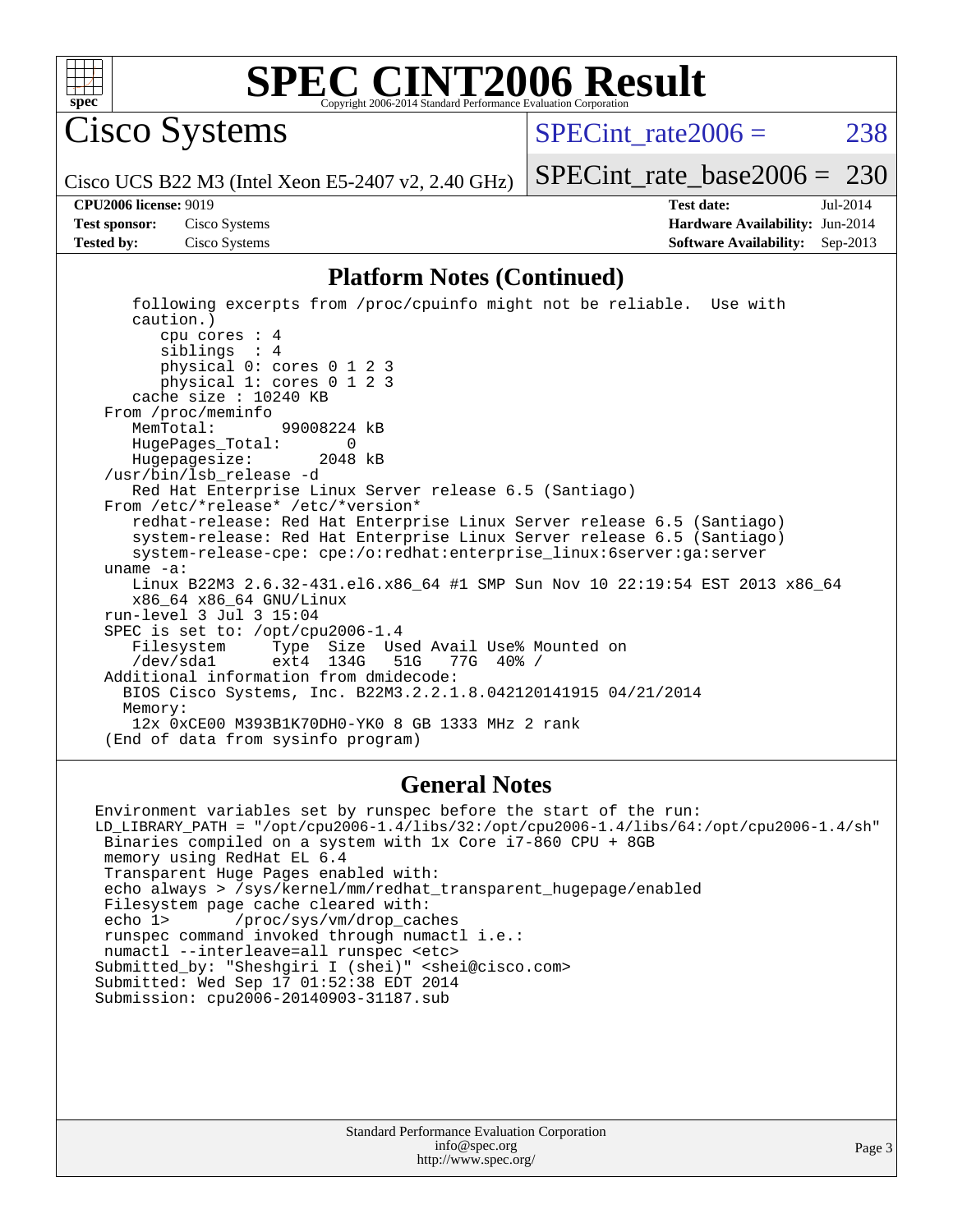

Cisco Systems

SPECint rate $2006 = 238$ 

Cisco UCS B22 M3 (Intel Xeon E5-2407 v2, 2.40 GHz)

[SPECint\\_rate\\_base2006 =](http://www.spec.org/auto/cpu2006/Docs/result-fields.html#SPECintratebase2006) 230 **[CPU2006 license:](http://www.spec.org/auto/cpu2006/Docs/result-fields.html#CPU2006license)** 9019 **[Test date:](http://www.spec.org/auto/cpu2006/Docs/result-fields.html#Testdate)** Jul-2014

**[Test sponsor:](http://www.spec.org/auto/cpu2006/Docs/result-fields.html#Testsponsor)** Cisco Systems **[Hardware Availability:](http://www.spec.org/auto/cpu2006/Docs/result-fields.html#HardwareAvailability)** Jun-2014 **[Tested by:](http://www.spec.org/auto/cpu2006/Docs/result-fields.html#Testedby)** Cisco Systems **[Software Availability:](http://www.spec.org/auto/cpu2006/Docs/result-fields.html#SoftwareAvailability)** Sep-2013

### **[Base Compiler Invocation](http://www.spec.org/auto/cpu2006/Docs/result-fields.html#BaseCompilerInvocation)**

[C benchmarks](http://www.spec.org/auto/cpu2006/Docs/result-fields.html#Cbenchmarks):  $\text{icc}$   $-\text{m32}$ 

[C++ benchmarks:](http://www.spec.org/auto/cpu2006/Docs/result-fields.html#CXXbenchmarks) [icpc -m32](http://www.spec.org/cpu2006/results/res2014q3/cpu2006-20140903-31187.flags.html#user_CXXbase_intel_icpc_4e5a5ef1a53fd332b3c49e69c3330699)

**[Base Portability Flags](http://www.spec.org/auto/cpu2006/Docs/result-fields.html#BasePortabilityFlags)**

 400.perlbench: [-DSPEC\\_CPU\\_LINUX\\_IA32](http://www.spec.org/cpu2006/results/res2014q3/cpu2006-20140903-31187.flags.html#b400.perlbench_baseCPORTABILITY_DSPEC_CPU_LINUX_IA32) 462.libquantum: [-DSPEC\\_CPU\\_LINUX](http://www.spec.org/cpu2006/results/res2014q3/cpu2006-20140903-31187.flags.html#b462.libquantum_baseCPORTABILITY_DSPEC_CPU_LINUX) 483.xalancbmk: [-DSPEC\\_CPU\\_LINUX](http://www.spec.org/cpu2006/results/res2014q3/cpu2006-20140903-31187.flags.html#b483.xalancbmk_baseCXXPORTABILITY_DSPEC_CPU_LINUX)

### **[Base Optimization Flags](http://www.spec.org/auto/cpu2006/Docs/result-fields.html#BaseOptimizationFlags)**

[C benchmarks](http://www.spec.org/auto/cpu2006/Docs/result-fields.html#Cbenchmarks):

[-xSSE4.2](http://www.spec.org/cpu2006/results/res2014q3/cpu2006-20140903-31187.flags.html#user_CCbase_f-xSSE42_f91528193cf0b216347adb8b939d4107) [-ipo](http://www.spec.org/cpu2006/results/res2014q3/cpu2006-20140903-31187.flags.html#user_CCbase_f-ipo) [-O3](http://www.spec.org/cpu2006/results/res2014q3/cpu2006-20140903-31187.flags.html#user_CCbase_f-O3) [-no-prec-div](http://www.spec.org/cpu2006/results/res2014q3/cpu2006-20140903-31187.flags.html#user_CCbase_f-no-prec-div) [-opt-prefetch](http://www.spec.org/cpu2006/results/res2014q3/cpu2006-20140903-31187.flags.html#user_CCbase_f-opt-prefetch) [-opt-mem-layout-trans=3](http://www.spec.org/cpu2006/results/res2014q3/cpu2006-20140903-31187.flags.html#user_CCbase_f-opt-mem-layout-trans_a7b82ad4bd7abf52556d4961a2ae94d5)

[C++ benchmarks:](http://www.spec.org/auto/cpu2006/Docs/result-fields.html#CXXbenchmarks)

[-xSSE4.2](http://www.spec.org/cpu2006/results/res2014q3/cpu2006-20140903-31187.flags.html#user_CXXbase_f-xSSE42_f91528193cf0b216347adb8b939d4107) [-ipo](http://www.spec.org/cpu2006/results/res2014q3/cpu2006-20140903-31187.flags.html#user_CXXbase_f-ipo) [-O3](http://www.spec.org/cpu2006/results/res2014q3/cpu2006-20140903-31187.flags.html#user_CXXbase_f-O3) [-no-prec-div](http://www.spec.org/cpu2006/results/res2014q3/cpu2006-20140903-31187.flags.html#user_CXXbase_f-no-prec-div) [-opt-prefetch](http://www.spec.org/cpu2006/results/res2014q3/cpu2006-20140903-31187.flags.html#user_CXXbase_f-opt-prefetch) [-opt-mem-layout-trans=3](http://www.spec.org/cpu2006/results/res2014q3/cpu2006-20140903-31187.flags.html#user_CXXbase_f-opt-mem-layout-trans_a7b82ad4bd7abf52556d4961a2ae94d5) [-Wl,-z,muldefs](http://www.spec.org/cpu2006/results/res2014q3/cpu2006-20140903-31187.flags.html#user_CXXbase_link_force_multiple1_74079c344b956b9658436fd1b6dd3a8a) [-L/sh -lsmartheap](http://www.spec.org/cpu2006/results/res2014q3/cpu2006-20140903-31187.flags.html#user_CXXbase_SmartHeap_32f6c82aa1ed9c52345d30cf6e4a0499)

### **[Base Other Flags](http://www.spec.org/auto/cpu2006/Docs/result-fields.html#BaseOtherFlags)**

[C benchmarks](http://www.spec.org/auto/cpu2006/Docs/result-fields.html#Cbenchmarks):

403.gcc: [-Dalloca=\\_alloca](http://www.spec.org/cpu2006/results/res2014q3/cpu2006-20140903-31187.flags.html#b403.gcc_baseEXTRA_CFLAGS_Dalloca_be3056838c12de2578596ca5467af7f3)

## **[Peak Compiler Invocation](http://www.spec.org/auto/cpu2006/Docs/result-fields.html#PeakCompilerInvocation)**

[C benchmarks \(except as noted below\)](http://www.spec.org/auto/cpu2006/Docs/result-fields.html#Cbenchmarksexceptasnotedbelow): [icc -m32](http://www.spec.org/cpu2006/results/res2014q3/cpu2006-20140903-31187.flags.html#user_CCpeak_intel_icc_5ff4a39e364c98233615fdd38438c6f2) 400.perlbench: [icc -m64](http://www.spec.org/cpu2006/results/res2014q3/cpu2006-20140903-31187.flags.html#user_peakCCLD400_perlbench_intel_icc_64bit_bda6cc9af1fdbb0edc3795bac97ada53) 401.bzip2: [icc -m64](http://www.spec.org/cpu2006/results/res2014q3/cpu2006-20140903-31187.flags.html#user_peakCCLD401_bzip2_intel_icc_64bit_bda6cc9af1fdbb0edc3795bac97ada53)

456.hmmer: [icc -m64](http://www.spec.org/cpu2006/results/res2014q3/cpu2006-20140903-31187.flags.html#user_peakCCLD456_hmmer_intel_icc_64bit_bda6cc9af1fdbb0edc3795bac97ada53)

458.sjeng: [icc -m64](http://www.spec.org/cpu2006/results/res2014q3/cpu2006-20140903-31187.flags.html#user_peakCCLD458_sjeng_intel_icc_64bit_bda6cc9af1fdbb0edc3795bac97ada53)

```
C++ benchmarks: 
icpc -m32
```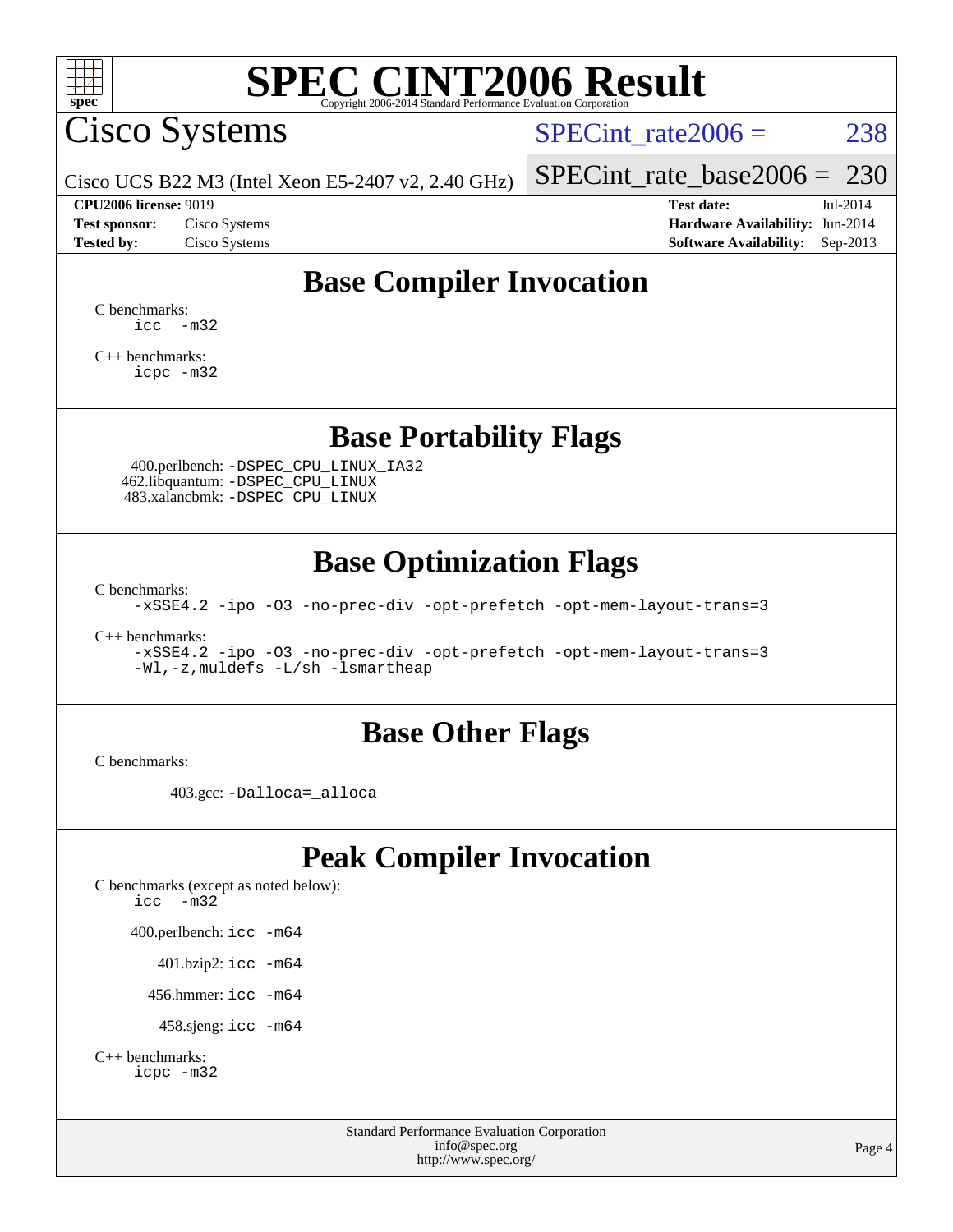

Cisco Systems

SPECint rate $2006 = 238$ 

Cisco UCS B22 M3 (Intel Xeon E5-2407 v2, 2.40 GHz)

[SPECint\\_rate\\_base2006 =](http://www.spec.org/auto/cpu2006/Docs/result-fields.html#SPECintratebase2006) 230

**[CPU2006 license:](http://www.spec.org/auto/cpu2006/Docs/result-fields.html#CPU2006license)** 9019 **[Test date:](http://www.spec.org/auto/cpu2006/Docs/result-fields.html#Testdate)** Jul-2014 **[Test sponsor:](http://www.spec.org/auto/cpu2006/Docs/result-fields.html#Testsponsor)** Cisco Systems **[Hardware Availability:](http://www.spec.org/auto/cpu2006/Docs/result-fields.html#HardwareAvailability)** Jun-2014 **[Tested by:](http://www.spec.org/auto/cpu2006/Docs/result-fields.html#Testedby)** Cisco Systems **[Software Availability:](http://www.spec.org/auto/cpu2006/Docs/result-fields.html#SoftwareAvailability)** Sep-2013

### **[Peak Portability Flags](http://www.spec.org/auto/cpu2006/Docs/result-fields.html#PeakPortabilityFlags)**

 400.perlbench: [-DSPEC\\_CPU\\_LP64](http://www.spec.org/cpu2006/results/res2014q3/cpu2006-20140903-31187.flags.html#b400.perlbench_peakCPORTABILITY_DSPEC_CPU_LP64) [-DSPEC\\_CPU\\_LINUX\\_X64](http://www.spec.org/cpu2006/results/res2014q3/cpu2006-20140903-31187.flags.html#b400.perlbench_peakCPORTABILITY_DSPEC_CPU_LINUX_X64) 401.bzip2: [-DSPEC\\_CPU\\_LP64](http://www.spec.org/cpu2006/results/res2014q3/cpu2006-20140903-31187.flags.html#suite_peakCPORTABILITY401_bzip2_DSPEC_CPU_LP64) 456.hmmer: [-DSPEC\\_CPU\\_LP64](http://www.spec.org/cpu2006/results/res2014q3/cpu2006-20140903-31187.flags.html#suite_peakCPORTABILITY456_hmmer_DSPEC_CPU_LP64) 458.sjeng: [-DSPEC\\_CPU\\_LP64](http://www.spec.org/cpu2006/results/res2014q3/cpu2006-20140903-31187.flags.html#suite_peakCPORTABILITY458_sjeng_DSPEC_CPU_LP64) 462.libquantum: [-DSPEC\\_CPU\\_LINUX](http://www.spec.org/cpu2006/results/res2014q3/cpu2006-20140903-31187.flags.html#b462.libquantum_peakCPORTABILITY_DSPEC_CPU_LINUX) 483.xalancbmk: [-DSPEC\\_CPU\\_LINUX](http://www.spec.org/cpu2006/results/res2014q3/cpu2006-20140903-31187.flags.html#b483.xalancbmk_peakCXXPORTABILITY_DSPEC_CPU_LINUX)

## **[Peak Optimization Flags](http://www.spec.org/auto/cpu2006/Docs/result-fields.html#PeakOptimizationFlags)**

[C benchmarks](http://www.spec.org/auto/cpu2006/Docs/result-fields.html#Cbenchmarks):

 400.perlbench: [-xSSE4.2](http://www.spec.org/cpu2006/results/res2014q3/cpu2006-20140903-31187.flags.html#user_peakPASS2_CFLAGSPASS2_LDCFLAGS400_perlbench_f-xSSE42_f91528193cf0b216347adb8b939d4107)(pass 2) [-prof-gen](http://www.spec.org/cpu2006/results/res2014q3/cpu2006-20140903-31187.flags.html#user_peakPASS1_CFLAGSPASS1_LDCFLAGS400_perlbench_prof_gen_e43856698f6ca7b7e442dfd80e94a8fc)(pass 1) [-ipo](http://www.spec.org/cpu2006/results/res2014q3/cpu2006-20140903-31187.flags.html#user_peakPASS2_CFLAGSPASS2_LDCFLAGS400_perlbench_f-ipo)(pass 2) [-O3](http://www.spec.org/cpu2006/results/res2014q3/cpu2006-20140903-31187.flags.html#user_peakPASS2_CFLAGSPASS2_LDCFLAGS400_perlbench_f-O3)(pass 2) [-no-prec-div](http://www.spec.org/cpu2006/results/res2014q3/cpu2006-20140903-31187.flags.html#user_peakPASS2_CFLAGSPASS2_LDCFLAGS400_perlbench_f-no-prec-div)(pass 2) [-prof-use](http://www.spec.org/cpu2006/results/res2014q3/cpu2006-20140903-31187.flags.html#user_peakPASS2_CFLAGSPASS2_LDCFLAGS400_perlbench_prof_use_bccf7792157ff70d64e32fe3e1250b55)(pass 2) [-auto-ilp32](http://www.spec.org/cpu2006/results/res2014q3/cpu2006-20140903-31187.flags.html#user_peakCOPTIMIZE400_perlbench_f-auto-ilp32)  $401.bzip2: -xSSE4.2(pass 2) -prof-qen(pass 1) -ipo(pass 2)$  $401.bzip2: -xSSE4.2(pass 2) -prof-qen(pass 1) -ipo(pass 2)$  $401.bzip2: -xSSE4.2(pass 2) -prof-qen(pass 1) -ipo(pass 2)$  $401.bzip2: -xSSE4.2(pass 2) -prof-qen(pass 1) -ipo(pass 2)$  $401.bzip2: -xSSE4.2(pass 2) -prof-qen(pass 1) -ipo(pass 2)$ [-O3](http://www.spec.org/cpu2006/results/res2014q3/cpu2006-20140903-31187.flags.html#user_peakPASS2_CFLAGSPASS2_LDCFLAGS401_bzip2_f-O3)(pass 2) [-no-prec-div](http://www.spec.org/cpu2006/results/res2014q3/cpu2006-20140903-31187.flags.html#user_peakPASS2_CFLAGSPASS2_LDCFLAGS401_bzip2_f-no-prec-div)(pass 2) [-prof-use](http://www.spec.org/cpu2006/results/res2014q3/cpu2006-20140903-31187.flags.html#user_peakPASS2_CFLAGSPASS2_LDCFLAGS401_bzip2_prof_use_bccf7792157ff70d64e32fe3e1250b55)(pass 2) [-opt-prefetch](http://www.spec.org/cpu2006/results/res2014q3/cpu2006-20140903-31187.flags.html#user_peakCOPTIMIZE401_bzip2_f-opt-prefetch) [-auto-ilp32](http://www.spec.org/cpu2006/results/res2014q3/cpu2006-20140903-31187.flags.html#user_peakCOPTIMIZE401_bzip2_f-auto-ilp32) [-ansi-alias](http://www.spec.org/cpu2006/results/res2014q3/cpu2006-20140903-31187.flags.html#user_peakCOPTIMIZE401_bzip2_f-ansi-alias) 403.gcc: [-xSSE4.2](http://www.spec.org/cpu2006/results/res2014q3/cpu2006-20140903-31187.flags.html#user_peakCOPTIMIZE403_gcc_f-xSSE42_f91528193cf0b216347adb8b939d4107) [-ipo](http://www.spec.org/cpu2006/results/res2014q3/cpu2006-20140903-31187.flags.html#user_peakCOPTIMIZE403_gcc_f-ipo) [-O3](http://www.spec.org/cpu2006/results/res2014q3/cpu2006-20140903-31187.flags.html#user_peakCOPTIMIZE403_gcc_f-O3) [-no-prec-div](http://www.spec.org/cpu2006/results/res2014q3/cpu2006-20140903-31187.flags.html#user_peakCOPTIMIZE403_gcc_f-no-prec-div) 429.mcf: basepeak = yes 445.gobmk: [-xSSE4.2](http://www.spec.org/cpu2006/results/res2014q3/cpu2006-20140903-31187.flags.html#user_peakPASS2_CFLAGSPASS2_LDCFLAGS445_gobmk_f-xSSE42_f91528193cf0b216347adb8b939d4107)(pass 2) [-prof-gen](http://www.spec.org/cpu2006/results/res2014q3/cpu2006-20140903-31187.flags.html#user_peakPASS1_CFLAGSPASS1_LDCFLAGS445_gobmk_prof_gen_e43856698f6ca7b7e442dfd80e94a8fc)(pass 1) [-prof-use](http://www.spec.org/cpu2006/results/res2014q3/cpu2006-20140903-31187.flags.html#user_peakPASS2_CFLAGSPASS2_LDCFLAGS445_gobmk_prof_use_bccf7792157ff70d64e32fe3e1250b55)(pass 2) [-ansi-alias](http://www.spec.org/cpu2006/results/res2014q3/cpu2006-20140903-31187.flags.html#user_peakCOPTIMIZE445_gobmk_f-ansi-alias) [-opt-mem-layout-trans=3](http://www.spec.org/cpu2006/results/res2014q3/cpu2006-20140903-31187.flags.html#user_peakCOPTIMIZE445_gobmk_f-opt-mem-layout-trans_a7b82ad4bd7abf52556d4961a2ae94d5) 456.hmmer: [-xSSE4.2](http://www.spec.org/cpu2006/results/res2014q3/cpu2006-20140903-31187.flags.html#user_peakCOPTIMIZE456_hmmer_f-xSSE42_f91528193cf0b216347adb8b939d4107) [-ipo](http://www.spec.org/cpu2006/results/res2014q3/cpu2006-20140903-31187.flags.html#user_peakCOPTIMIZE456_hmmer_f-ipo) [-O3](http://www.spec.org/cpu2006/results/res2014q3/cpu2006-20140903-31187.flags.html#user_peakCOPTIMIZE456_hmmer_f-O3) [-no-prec-div](http://www.spec.org/cpu2006/results/res2014q3/cpu2006-20140903-31187.flags.html#user_peakCOPTIMIZE456_hmmer_f-no-prec-div) [-unroll2](http://www.spec.org/cpu2006/results/res2014q3/cpu2006-20140903-31187.flags.html#user_peakCOPTIMIZE456_hmmer_f-unroll_784dae83bebfb236979b41d2422d7ec2) [-auto-ilp32](http://www.spec.org/cpu2006/results/res2014q3/cpu2006-20140903-31187.flags.html#user_peakCOPTIMIZE456_hmmer_f-auto-ilp32) 458.sjeng: [-xSSE4.2](http://www.spec.org/cpu2006/results/res2014q3/cpu2006-20140903-31187.flags.html#user_peakPASS2_CFLAGSPASS2_LDCFLAGS458_sjeng_f-xSSE42_f91528193cf0b216347adb8b939d4107)(pass 2) [-prof-gen](http://www.spec.org/cpu2006/results/res2014q3/cpu2006-20140903-31187.flags.html#user_peakPASS1_CFLAGSPASS1_LDCFLAGS458_sjeng_prof_gen_e43856698f6ca7b7e442dfd80e94a8fc)(pass 1) [-ipo](http://www.spec.org/cpu2006/results/res2014q3/cpu2006-20140903-31187.flags.html#user_peakPASS2_CFLAGSPASS2_LDCFLAGS458_sjeng_f-ipo)(pass 2) [-O3](http://www.spec.org/cpu2006/results/res2014q3/cpu2006-20140903-31187.flags.html#user_peakPASS2_CFLAGSPASS2_LDCFLAGS458_sjeng_f-O3)(pass 2) [-no-prec-div](http://www.spec.org/cpu2006/results/res2014q3/cpu2006-20140903-31187.flags.html#user_peakPASS2_CFLAGSPASS2_LDCFLAGS458_sjeng_f-no-prec-div)(pass 2) [-prof-use](http://www.spec.org/cpu2006/results/res2014q3/cpu2006-20140903-31187.flags.html#user_peakPASS2_CFLAGSPASS2_LDCFLAGS458_sjeng_prof_use_bccf7792157ff70d64e32fe3e1250b55)(pass 2) [-unroll4](http://www.spec.org/cpu2006/results/res2014q3/cpu2006-20140903-31187.flags.html#user_peakCOPTIMIZE458_sjeng_f-unroll_4e5e4ed65b7fd20bdcd365bec371b81f) [-auto-ilp32](http://www.spec.org/cpu2006/results/res2014q3/cpu2006-20140903-31187.flags.html#user_peakCOPTIMIZE458_sjeng_f-auto-ilp32)  $462$ .libquantum: basepeak = yes 464.h264ref: [-xSSE4.2](http://www.spec.org/cpu2006/results/res2014q3/cpu2006-20140903-31187.flags.html#user_peakPASS2_CFLAGSPASS2_LDCFLAGS464_h264ref_f-xSSE42_f91528193cf0b216347adb8b939d4107)(pass 2) [-prof-gen](http://www.spec.org/cpu2006/results/res2014q3/cpu2006-20140903-31187.flags.html#user_peakPASS1_CFLAGSPASS1_LDCFLAGS464_h264ref_prof_gen_e43856698f6ca7b7e442dfd80e94a8fc)(pass 1) [-ipo](http://www.spec.org/cpu2006/results/res2014q3/cpu2006-20140903-31187.flags.html#user_peakPASS2_CFLAGSPASS2_LDCFLAGS464_h264ref_f-ipo)(pass 2) [-O3](http://www.spec.org/cpu2006/results/res2014q3/cpu2006-20140903-31187.flags.html#user_peakPASS2_CFLAGSPASS2_LDCFLAGS464_h264ref_f-O3)(pass 2) [-no-prec-div](http://www.spec.org/cpu2006/results/res2014q3/cpu2006-20140903-31187.flags.html#user_peakPASS2_CFLAGSPASS2_LDCFLAGS464_h264ref_f-no-prec-div)(pass 2) [-prof-use](http://www.spec.org/cpu2006/results/res2014q3/cpu2006-20140903-31187.flags.html#user_peakPASS2_CFLAGSPASS2_LDCFLAGS464_h264ref_prof_use_bccf7792157ff70d64e32fe3e1250b55)(pass 2) [-unroll2](http://www.spec.org/cpu2006/results/res2014q3/cpu2006-20140903-31187.flags.html#user_peakCOPTIMIZE464_h264ref_f-unroll_784dae83bebfb236979b41d2422d7ec2) [-ansi-alias](http://www.spec.org/cpu2006/results/res2014q3/cpu2006-20140903-31187.flags.html#user_peakCOPTIMIZE464_h264ref_f-ansi-alias) [C++ benchmarks:](http://www.spec.org/auto/cpu2006/Docs/result-fields.html#CXXbenchmarks) 471.omnetpp: [-xSSE4.2](http://www.spec.org/cpu2006/results/res2014q3/cpu2006-20140903-31187.flags.html#user_peakPASS2_CXXFLAGSPASS2_LDCXXFLAGS471_omnetpp_f-xSSE42_f91528193cf0b216347adb8b939d4107)(pass 2) [-prof-gen](http://www.spec.org/cpu2006/results/res2014q3/cpu2006-20140903-31187.flags.html#user_peakPASS1_CXXFLAGSPASS1_LDCXXFLAGS471_omnetpp_prof_gen_e43856698f6ca7b7e442dfd80e94a8fc)(pass 1) [-ipo](http://www.spec.org/cpu2006/results/res2014q3/cpu2006-20140903-31187.flags.html#user_peakPASS2_CXXFLAGSPASS2_LDCXXFLAGS471_omnetpp_f-ipo)(pass 2) [-O3](http://www.spec.org/cpu2006/results/res2014q3/cpu2006-20140903-31187.flags.html#user_peakPASS2_CXXFLAGSPASS2_LDCXXFLAGS471_omnetpp_f-O3)(pass 2) [-no-prec-div](http://www.spec.org/cpu2006/results/res2014q3/cpu2006-20140903-31187.flags.html#user_peakPASS2_CXXFLAGSPASS2_LDCXXFLAGS471_omnetpp_f-no-prec-div)(pass 2) [-prof-use](http://www.spec.org/cpu2006/results/res2014q3/cpu2006-20140903-31187.flags.html#user_peakPASS2_CXXFLAGSPASS2_LDCXXFLAGS471_omnetpp_prof_use_bccf7792157ff70d64e32fe3e1250b55)(pass 2) [-ansi-alias](http://www.spec.org/cpu2006/results/res2014q3/cpu2006-20140903-31187.flags.html#user_peakCXXOPTIMIZE471_omnetpp_f-ansi-alias) [-opt-ra-region-strategy=block](http://www.spec.org/cpu2006/results/res2014q3/cpu2006-20140903-31187.flags.html#user_peakCXXOPTIMIZE471_omnetpp_f-opt-ra-region-strategy_a0a37c372d03933b2a18d4af463c1f69) [-Wl,-z,muldefs](http://www.spec.org/cpu2006/results/res2014q3/cpu2006-20140903-31187.flags.html#user_peakEXTRA_LDFLAGS471_omnetpp_link_force_multiple1_74079c344b956b9658436fd1b6dd3a8a) [-L/sh -lsmartheap](http://www.spec.org/cpu2006/results/res2014q3/cpu2006-20140903-31187.flags.html#user_peakEXTRA_LIBS471_omnetpp_SmartHeap_32f6c82aa1ed9c52345d30cf6e4a0499) 473.astar: basepeak = yes Continued on next page